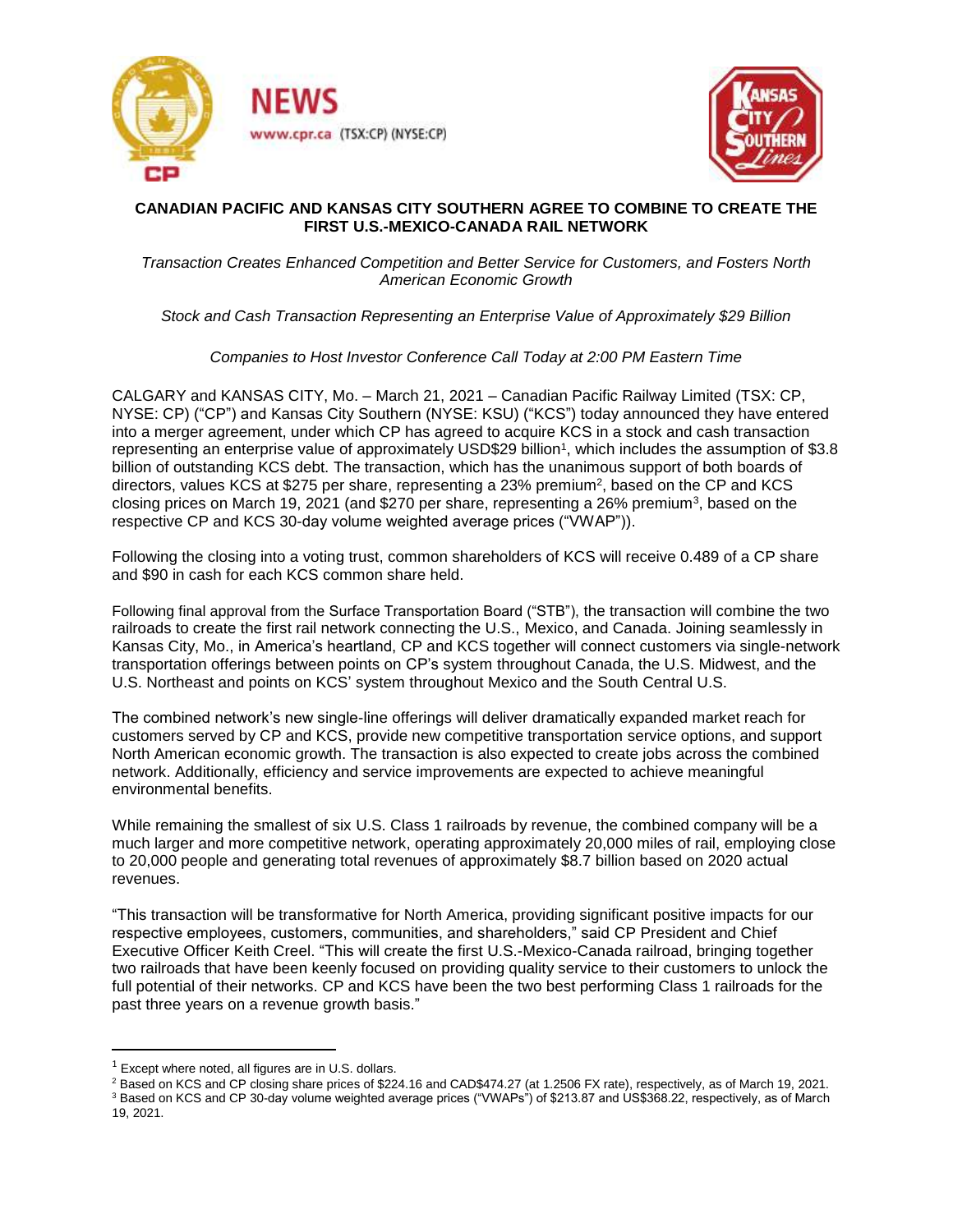"The new competition we will inject into the North American transportation market cannot happen soon enough, as the new USMCA Trade Agreement among these three countries makes the efficient integration of the continent's supply chains more important than ever before. Over the coming months, we look forward to speaking with customers of all sizes, and communities across the combined network, to outline the compelling case for this combination and reinforce our steadfast commitment to service and safety as we bring these two iconic companies together," said Mr. Creel.

"KCS has long prided itself in being the most customer-friendly transportation provider in North America," said KCS President and Chief Executive Officer Patrick J. Ottensmeyer. "In combining with CP, customers will have access to new, single-line transportation services that will provide them with the best value for their transportation dollar and a strong competitive alternative to the larger Class 1s. Our companies' cultures are aligned and rooted in the highest safety, service and performance standards."

"Importantly, KCS employees will benefit from being part of a truly North American continental enterprise, which creates a strong platform for revenue growth, capital investment, and future job creation. Customers, labor partners, and shareholders will all benefit from the inherent strengths of this combination, including attractive synergies and complementary routes," said Mr. Ottensmeyer.

Mr. Creel and Mr. Ottensmeyer concluded, "We have been champions for the environment recognizing the important role rail plays in lowering overall transportation emissions. This combination advances our shared science-based pledges in-line with the Paris Agreement to improve fuel efficiency and lower emissions in support of a more sustainable North American supply chain."

### **Transaction to Expand Options and Efficiencies for Customers**

The combination will provide an enhanced competitive alternative to existing rail service providers and is expected to result in improved service to customers of all sizes. Grain, automotive, auto-parts, energy, intermodal, and other shippers, will benefit from the increased efficiency and simplicity of the combined network, which is expected to spur greater rail-to-rail competition and support customers in growing their rail volumes.

Following final regulatory approval, a single integrated rail system will connect premier ports on the U.S. Gulf, Atlantic and Pacific coasts with key overseas markets. The combination of CP and KCS networks will offer unprecedented reach via new single-line hauls across the combined company's continent-wide network.

Importantly, no customer will experience a reduction in independent railroad choices as a result of the transaction. Additionally, with both companies' focus on safety and track records of operational excellence, customers will benefit from a seamless integration of the two systems without service disruption.

CP and KCS interchange and operate an existing shared facility in Kansas City, Mo., which is the one point where they connect. This transaction will alleviate the need for a time consuming and expensive interchange, improving efficiency and reducing transit times and costs. The combination also will allow some traffic between KCS-served points and the Upper Midwest and Western Canada to bypass Chicago via the CP route through Iowa. This will improve service and has the potential to contribute to the reduction of rail traffic, fuel burn, and emissions in Chicago, an important hub city.

### **Improving Highway Traffic, Environmental Sustainability, and Safety**

In addition to providing new competition against other railroads, the new single-line routes made possible by the transaction are expected to shift trucks off crowded U.S. highways, yielding reduced highway traffic, lower emissions, and less need for public investments in road and highway bridge repairs. In the Dallas to Chicago corridor alone, the synergies created by this combination are expected to result in meaningful reduction in truck traffic on publicly funded highways.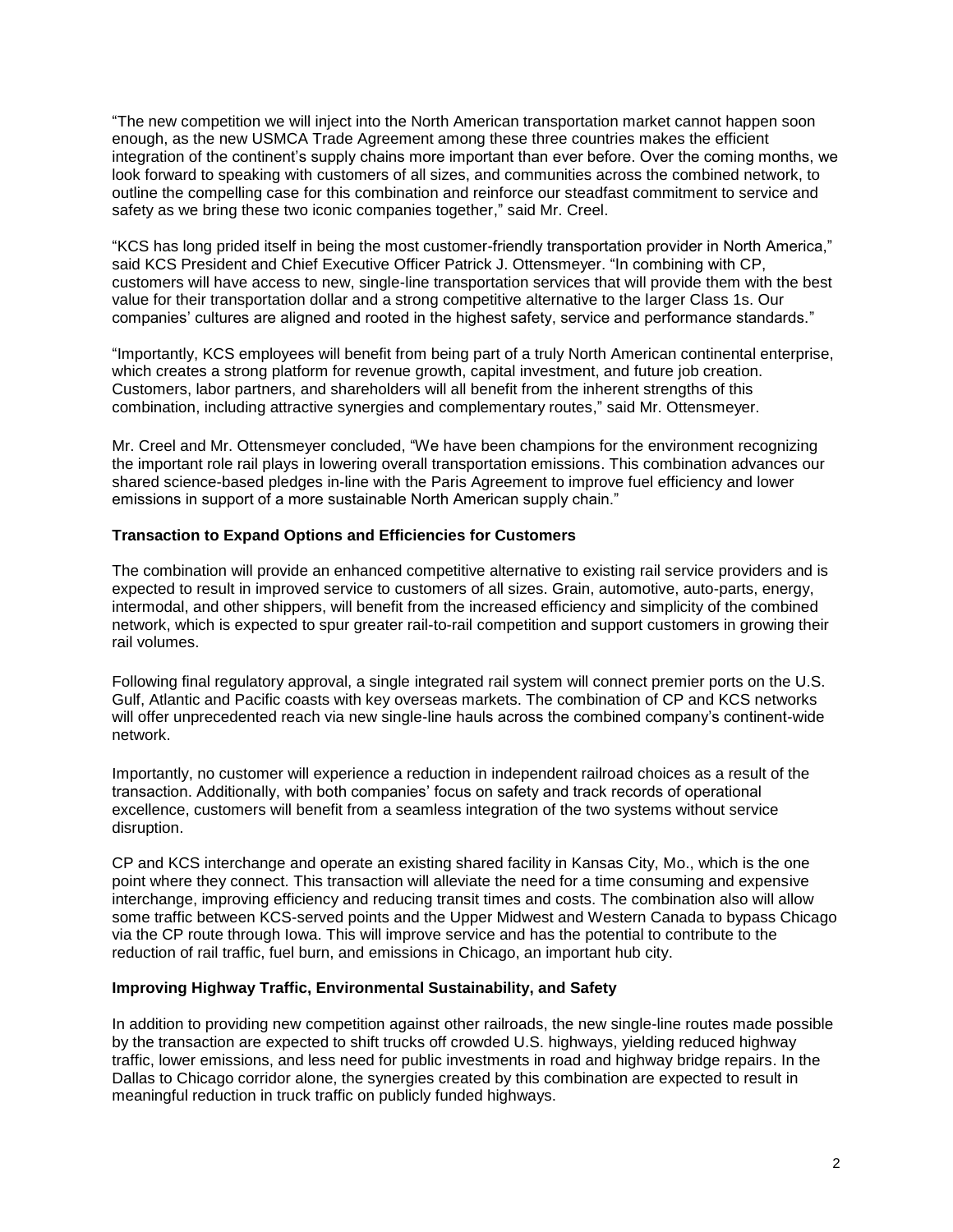Rail is four times more fuel efficient than trucking, and one train can keep more than 300 trucks off public roads and produce 75 percent less greenhouse gas emissions. CP is committed to sustainability and is currently developing North America's first line-haul hydrogen-powered locomotive.

CP and KCS operational expertise and track records as PSR railroads, coupled with the hand-in-glove fit of the two networks, will help ensure a smooth, safe and efficient combination of the two railroads. In combination with KCS, CP will continue to build on its record as North America's safest Class 1 railroad for 15 consecutive years based on Federal Railroad Administration-reportable train accident frequency.

#### **Creating Value for KCS and CP Shareholders**

Following the closing into a voting trust, common shareholders of KCS will receive 0.489 of a CP share and \$90 in cash for each KCS common share held. Preferred shareholders will receive \$37.50 in cash for each KCS preferred share held. The fixed exchange ratio implies a price for KCS of \$275 per share, representing a 23% premium<sup>4</sup>, based on the CP and KCS closing prices on March 19, 2021 (and \$270 per share, representing a 26% premium<sup>5</sup>, based on the respective CP and KCS 30-day volume weighted average prices ("VWAP")).

Immediately following the closing into trust, KCS common shareholders are expected to own 25 percent of CP's outstanding common shares, providing the ability to participate in the upside of both companies' growth opportunities. Following final STB approval, KCS shareholders will additionally participate in the realization of synergies resulting from the combination.

By accelerating the combined growth strategies of the two fastest-growing Class 1s with new efficiencies for customers and improved on-time performance under their respective PSR programs, the combined company under CP's control is expected to create annualized synergies of approximately \$780 million over three years.

The combination is expected to be accretive to CP's adjusted diluted EPS<sup>6</sup> in the first full year following CP's acquisition of control of KCS, and is expected to generate double-digit accretion upon the full realization of synergies thereafter.

To fund the stock consideration of the merger, CP will issue 44.5 million new shares. The cash portion will be funded through a combination of cash-on-hand and raising approximately \$8.6 billion in debt, for which financing has been committed. As part of the merger, CP will assume approximately \$3.8 billion of KCS' outstanding debt. Following the closing into trust, CP expects that its outstanding debt will be approximately \$20.2 billion.

Pro forma for the transaction, CP estimates its leverage ratio against 2021E street consensus EBITDA to be approximately 4.0x with the assumption of KCS debt and issuance of new acquisition-related debt. In order to manage this leverage effectively, CP will be temporarily suspending its normal course issuer bid program, and expects to produce approximately \$7 billion of levered free cash flow (after interest and taxes) over the next three years. CP estimates its long-term leverage target of approximately 2.5x to be achieved within 36 months after closing into trust. The combined company will remain committed to maintaining strong investment grade credit ratings while continuing to return capital for the benefit of shareholders.

#### **Two-Step Process to Complete Transaction and Merger**

 $\overline{a}$ 

<sup>4</sup> Based on KCS and CP closing share prices of \$224.16 and CAD\$474.27 (at 1.2506 FX rate), respectively, as of March 19, 2021. <sup>5</sup> Based on KCS and CP 30-day volume weighted average prices ("VWAPs") of \$213.87 and US\$368.22, respectively, as of March 19, 2021.

<sup>&</sup>lt;sup>6</sup> Accretion based on adjusted diluted EPS excluding one-time advisory, financing, and integration costs as well as incremental transaction-related amortization.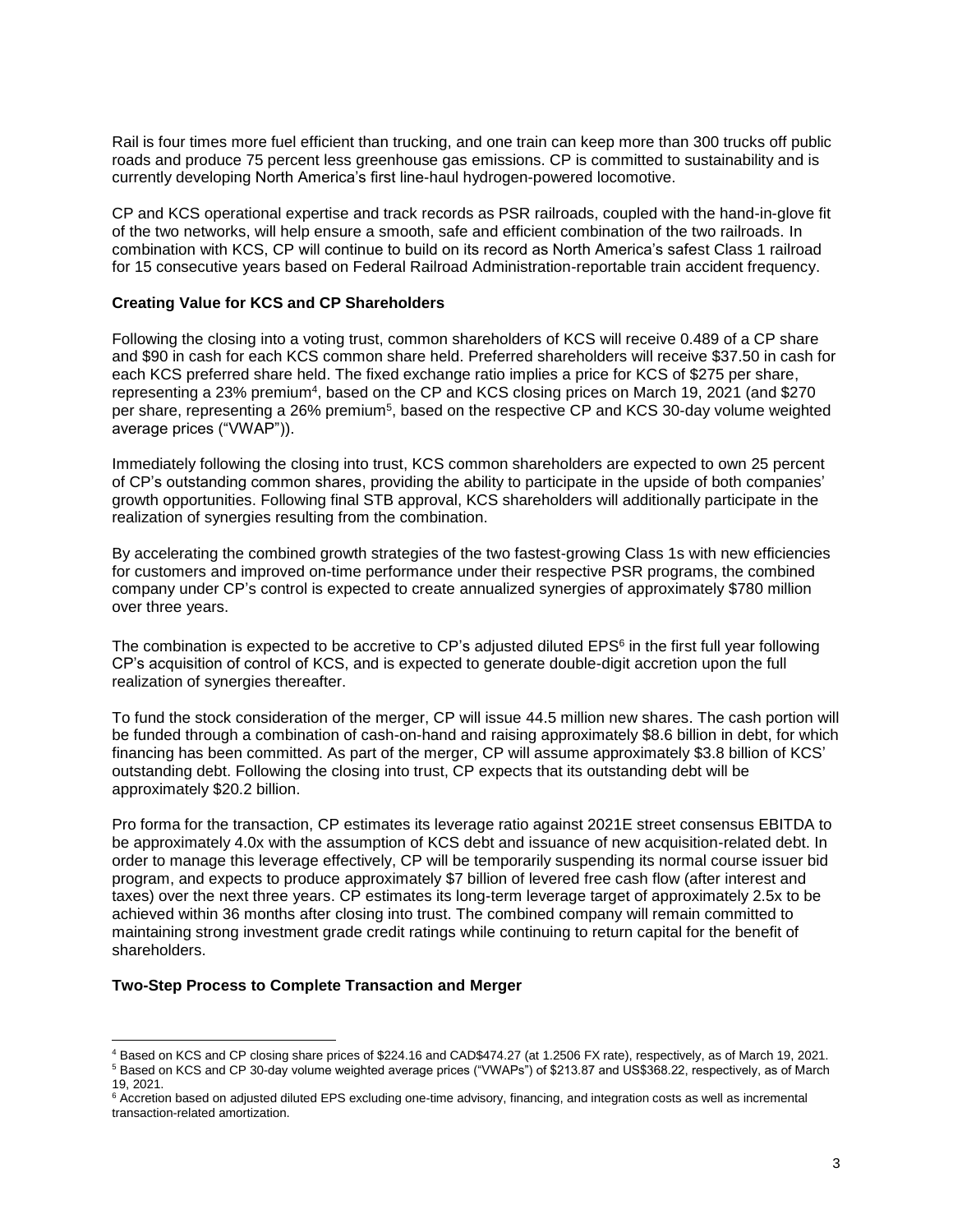CP's ultimate acquisition of control of KCS' U.S. railways is subject to the approval of the U.S. Surface Transportation Board ("STB").

First, CP will establish a "plain vanilla", independent voting trust to acquire the shares of KCS. Upon shareholder approval of the transaction, and satisfaction of customary closing conditions, CP will acquire KCS shares and place them into the voting trust. This step is currently expected to be completed in the second half of 2021, at which point KCS shareholders will receive their consideration.

CP's placement of KCS shares into the voting trust will insulate KCS from control by CP until the STB authorizes control. KCS' management and Board of Directors will continue to steward the company while it is in trust, pursuing KCS' independent business plan and growth strategies.

The second step of the process is to obtain control approval from the STB and other applicable regulatory authorities. The STB review is expected to be completed by the middle of 2022. Upon obtaining control approval, the two companies will be integrated, unlocking the benefits of the combination.

### **Board, Management, and Headquarters**

Following STB approval of the transaction, CP will acquire control of KCS and Mr. Creel will serve as the Chief Executive Officer of the combined company. The combined entity will be named Canadian Pacific Kansas City ("CPKC").

Calgary will be the global headquarters of CPKC, and Kansas City, Mo. will be designated as the U.S. headquarters. The Mexico headquarters will remain in Mexico City and Monterrey. CP's current U.S. headquarters in Minneapolis-St. Paul will remain an important base of operations.

Four KCS Directors will join CP's expanded Board at the appropriate time, bringing their experience and expertise in overseeing KCS' multinational operations.

### **Advisors**

BMO Capital Markets and Goldman Sachs & Co. LLC are serving as financial advisors to Canadian Pacific. Sullivan & Cromwell LLP, Bennett Jones LLP and the Law Office of David L. Meyer are serving as legal counsel. Creel-García-Cuéllar, Aiza y Enríquez, S.C. are serving as Mexican legal counsel to Canadian Pacific. Evercore is serving as the Canadian Pacific Board's financial advisors and Blake, Cassels & Graydon LLP is serving as the Board's legal counsel.

BofA Securities and Morgan Stanley & Co. LLC are serving as financial advisors to Kansas City Southern. Wachtell, Lipton, Rosen & Katz, Baker & Miller PLLC, Davies Ward Phillips & Vineberg LLP, WilmerHale, and White & Case, S.C. are serving as legal counsel to Kansas City Southern.

### **Conference Call for Investment Community**

CP and KCS will host a joint investor conference call today, March 21, 2021, at 2:00PM Eastern Time to discuss the announcement. A live webcast of the call and the replay will be available on the CP website at<https://investor.cpr.ca/events> and the KCS website at [https://investors.kcsouthern.com/events](https://investors.kcsouthern.com/events-calendar)[calendar.](https://investors.kcsouthern.com/events-calendar) Supporting materials will be posted on [www.FutureForFreight.com.](http://www.futureforfreight.com/) To listen to the live conference call, dial (844) 450-0389 in the U.S. or (236) 714-3016 internationally.

A conference call replay will be available on March 21, 2021, at 5:00PM Eastern Time. To access the replay, dial (800) 585-8367 or (416) 621-4642 and reference the passcode 3377895.

# **CP and KCS Launch Website to Serve as Information Hub for All Stakeholders**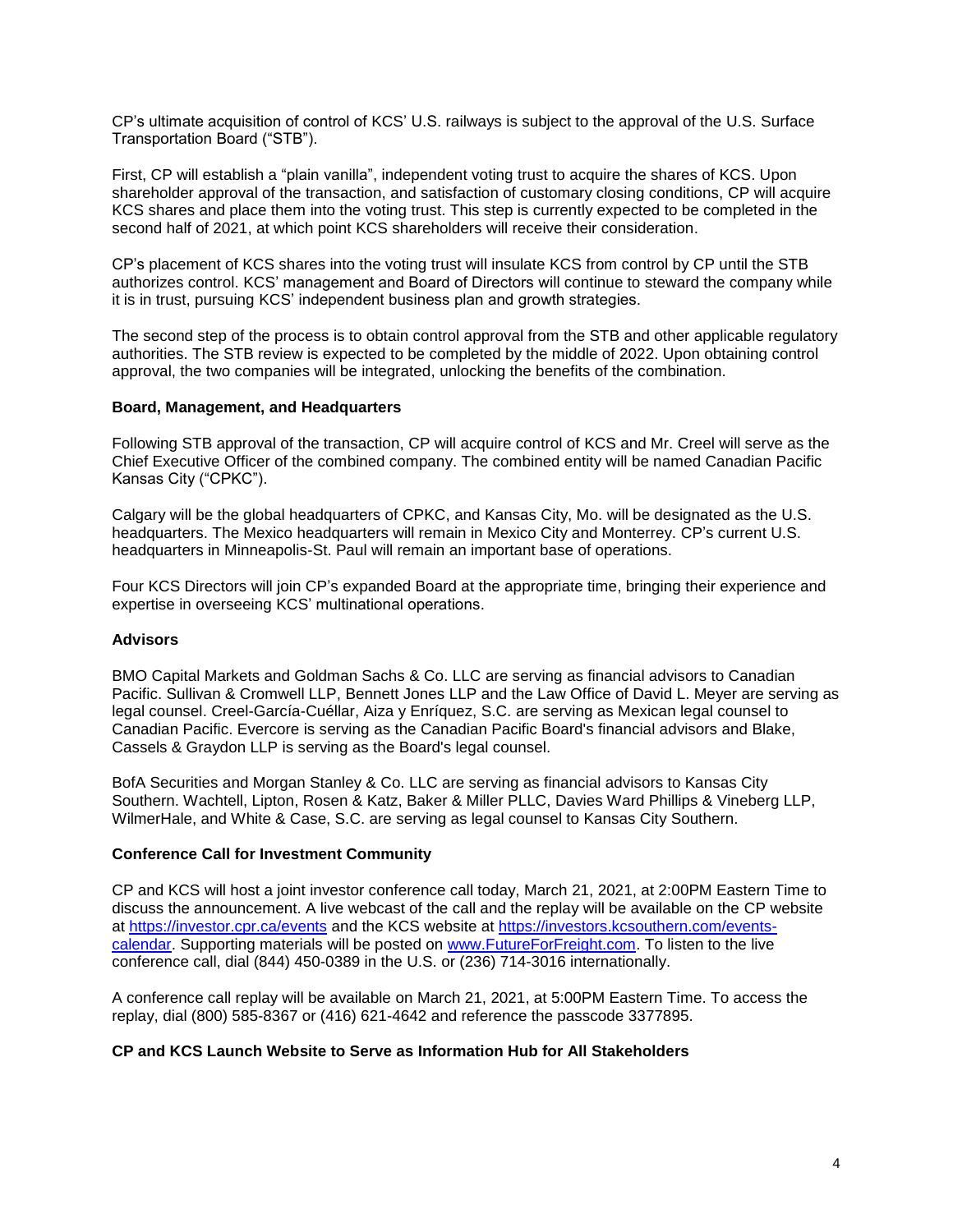Additional information on the transaction and the benefits it is expected to bring to the full range of stakeholders will be online at [www.FutureForFreight.com.](http://www.futureforfreight.com/) This website will be updated over the coming months with new information.

### **Forward Looking Statements and Information**

This news release includes certain forward looking statements and forward looking information (collectively, FLI) to provide CP and KCS shareholders and potential investors with information about CP, KCS and their respective subsidiaries and affiliates, including each company's management's respective assessment of CP, KCS and their respective subsidiaries' future plans and operations, which FLI may not be appropriate for other purposes. FLI is typically identified by words such as "anticipate", "expect", "project", "estimate", "forecast", "plan", "intend", "target", "believe", "likely" and similar words suggesting future outcomes or statements regarding an outlook. All statements other than statements of historical fact may be FLI. In particular, this news release contains FLI pertaining to, but not limited to, information with respect to the following: the transaction; the combined company's scale; financial growth; future business prospects and performance; future shareholder returns; cash flows and enhanced margins; synergies; leadership and governance structure; and office and headquarter locations.

Although we believe that the FLI is reasonable based on the information available today and processes used to prepare it, such statements are not guarantees of future performance and you are cautioned against placing undue reliance on FLI. By its nature, FLI involves a variety of assumptions, which are based upon factors that may be difficult to predict and that may involve known and unknown risks and uncertainties and other factors which may cause actual results, levels of activity and achievements to differ materially from those expressed or implied by these FLI, including, but not limited to, the following: the timing and completion of the transaction, including receipt of regulatory and shareholder approvals and the satisfaction of other conditions precedent; interloper risk; the realization of anticipated benefits and synergies of the transaction and the timing thereof; the success of integration plans; the focus of management time and attention on the transaction and other disruptions arising from the transaction; estimated future dividends; financial strength and flexibility; debt and equity market conditions, including the ability to access capital markets on favourable terms or at all; cost of debt and equity capital; the previously announced proposed share split of CP's issued and outstanding common shares and whether it will receive the requisite shareholder and regulatory approvals; potential changes in the CP share price which may negatively impact the value of consideration offered to KCS shareholders; the ability of management of CP, its subsidiaries and affiliates to execute key priorities, including those in connection with the transaction; general Canadian, U.S., Mexican and global social, economic, political, credit and business conditions; risks associated with agricultural production such as weather conditions and insect populations; the availability and price of energy commodities; the effects of competition and pricing pressures, including competition from other rail carriers, trucking companies and maritime shippers in Canada, the U.S. and México; industry capacity; shifts in market demand; changes in commodity prices; uncertainty surrounding timing and volumes of commodities being shipped; inflation; geopolitical instability; changes in laws, regulations and government policies, including regulation of rates; changes in taxes and tax rates; potential increases in maintenance and operating costs; changes in fuel prices; disruption in fuel supplies; uncertainties of investigations, proceedings or other types of claims and litigation; compliance with environmental regulations; labour disputes; changes in labour costs and labour difficulties; risks and liabilities arising from derailments; transportation of dangerous goods; timing of completion of capital and maintenance projects; currency and interest rate fluctuations; exchange rates; effects of changes in market conditions and discount rates on the financial position of pension plans and investments; trade restrictions or other changes to international trade arrangements; the effects of current and future multinational trade agreements on the level of trade among Canada, the U.S. and México; climate change and the market and regulatory responses to climate change; anticipated in-service dates; success of hedging activities; operational performance and reliability; customer, shareholder, regulatory and other stakeholder approvals and support; regulatory and legislative decisions and actions; the adverse impact of any termination or revocation by the Méxican government of Kansas City Southern de México, S.A. de C.V.'s Concession; public opinion; various events that could disrupt operations, including severe weather, such as droughts, floods, avalanches and earthquakes, and cybersecurity attacks, as well as security threats and governmental response to them, and technological changes; acts of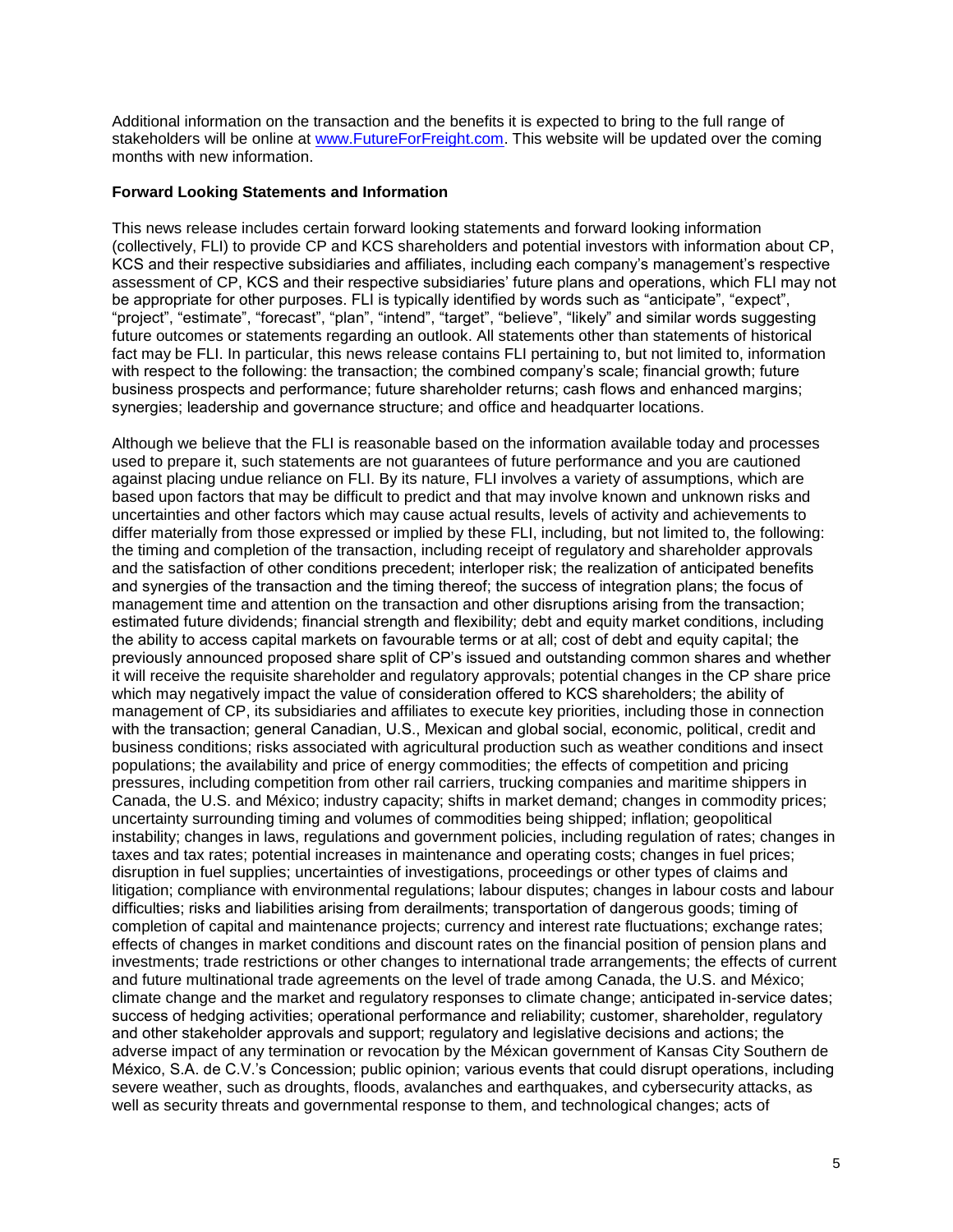terrorism, war or other acts of violence or crime or risk of such activities; insurance coverage limitations; material adverse changes in economic and industry conditions, including the availability of short and longterm financing; and the pandemic created by the outbreak of COVID-19 and resulting effects on economic conditions, the demand environment for logistics requirements and energy prices, restrictions imposed by public health authorities or governments, fiscal and monetary policy responses by governments and financial institutions, and disruptions to global supply chains.

We caution that the foregoing list of factors is not exhaustive and is made as of the date hereof. Additional information about these and other assumptions, risks and uncertainties can be found in reports and filings by CP and KCS with Canadian and U.S. securities regulators, including any proxy statement, prospectus, material change report, management information circular or registration statement to be filed in connection with the transaction. Due to the interdependencies and correlation of these factors, as well as other factors, the impact of any one assumption, risk or uncertainty on FLI cannot be determined with certainty.

Except to the extent required by law, we assume no obligation to publicly update or revise any FLI, whether as a result of new information, future events or otherwise. All FLI in this news release is expressly qualified in its entirety by these cautionary statements.

### **Non-GAAP Measures**

Although this press release includes forward-looking non-GAAP measures (adjusted diluted EPS, Free cash flow, earnings before interest, tax, depreciation and amortization (EBITDA), and a leverage ratio being adjusted net debt to adjusted earnings before interest, tax, depreciation and amortization (EBITDA)), it is not practicable to reconcile, without unreasonable efforts, these forward-looking measures to the most comparable GAAP measures (diluted EPS, Cash from operations, Net income, and long-term debt to net income ratio, respectively), due to unknown variables and uncertainty related to future results. These unknown variables may include unpredictable transactions of significant value. Please see Note on forward-looking Statements above for further discussion.

# **About Canadian Pacific**

Canadian Pacific is a transcontinental railway in Canada and the United States with direct links to major ports on the west and east coasts. CP provides North American customers a competitive rail service with access to key markets in every corner of the globe. CP is growing with its customers, offering a suite of freight transportation services, logistics solutions and supply chain expertise. Visit cpr.ca to see the rail advantages of CP. CP-IR

# **About KCS**

Headquartered in Kansas City, Mo., Kansas City Southern (KCS) (NYSE: KSU) is a transportation holding company that has railroad investments in the U.S., Mexico and Panama. Its primary U.S. holding is The Kansas City Southern Railway Company, serving the central and south central U.S. Its international holdings include Kansas City Southern de Mexico, S.A. de C.V., serving northeastern and central Mexico and the port cities of Lázaro Cárdenas, Tampico and Veracruz, and a 50 percent interest in Panama Canal Railway Company, providing ocean-to-ocean freight and passenger service along the Panama Canal. KCS' North American rail holdings and strategic alliances are primary components of a railway network, linking the commercial and industrial centers of the U.S., Mexico and Canada. More information about KCS can be found at [www.kcsouthern.com.](http://www.kcsouthern.com/)

# **ADDITIONAL INFORMATION ABOUT THE TRANSACTION AND WHERE TO FIND IT**

CP will file with the U.S. Securities and Exchange Commission (SEC) a registration statement on Form F-4, which will include a proxy statement of KCS that also constitutes a prospectus of CP, and any other documents in connection with the transaction. The definitive proxy statement/prospectus will be sent to the shareholders of KCS. CP will also file a management proxy circular in connection with the transaction with applicable securities regulators in Canada and the management proxy circular will be sent to CP shareholders. INVESTORS AND SHAREHOLDERS OF KCS AND CP ARE URGED TO READ THE PROXY STATEMENT/PROSPECTUS AND MANAGEMENT PROXY CIRCULAR, AS APPLICABLE,